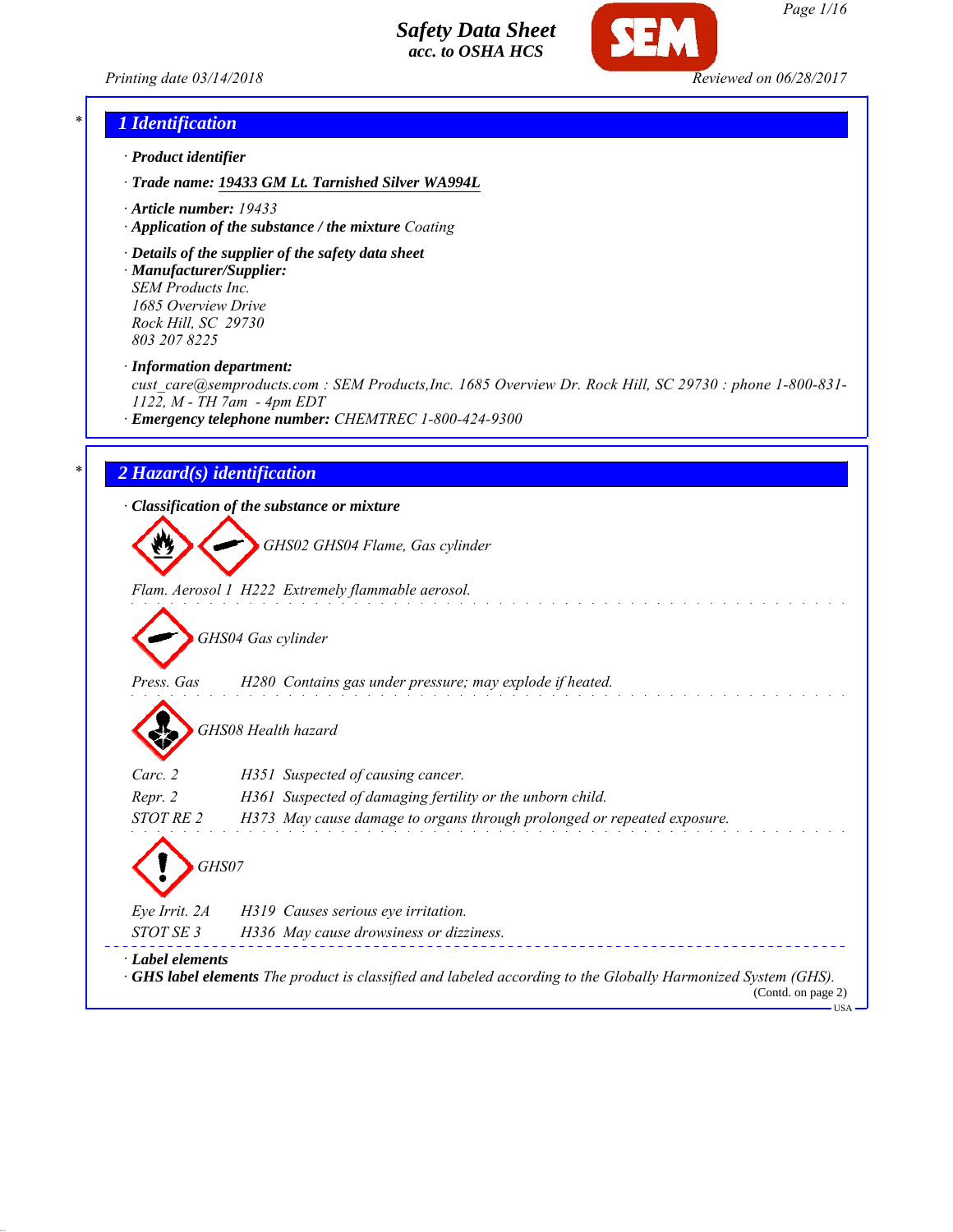*Printing date 03/14/2018 Reviewed on 06/28/2017*

**SEM** 

*Page 2/16*

|                                    | (Contd. of page 1)                                                                                            |
|------------------------------------|---------------------------------------------------------------------------------------------------------------|
| · Hazard pictograms                |                                                                                                               |
|                                    |                                                                                                               |
|                                    |                                                                                                               |
|                                    |                                                                                                               |
| GHS02<br>GHS <sub>04</sub>         | GHS07<br>GHS <sub>08</sub>                                                                                    |
| · Signal word Danger               |                                                                                                               |
|                                    |                                                                                                               |
| acetone                            | · Hazard-determining components of labeling:                                                                  |
| toluene                            |                                                                                                               |
| 4-methylpentan-2-one               |                                                                                                               |
| n-butyl acetate                    |                                                                                                               |
| · Hazard statements                |                                                                                                               |
|                                    | H222 Extremely flammable aerosol.                                                                             |
|                                    | H280 Contains gas under pressure; may explode if heated.                                                      |
|                                    | H319 Causes serious eye irritation.                                                                           |
|                                    | H351 Suspected of causing cancer.                                                                             |
|                                    | H361 Suspected of damaging fertility or the unborn child.                                                     |
|                                    | H336 May cause drowsiness or dizziness.                                                                       |
|                                    | H373 May cause damage to organs through prolonged or repeated exposure.                                       |
| · Precautionary statements         |                                                                                                               |
| P201                               | Obtain special instructions before use.                                                                       |
| P202                               | Do not handle until all safety precautions have been read and understood.                                     |
| P210                               | Keep away from heat/sparks/open flames/hot surfaces. - No smoking.                                            |
| P211                               | Do not spray on an open flame or other ignition source.                                                       |
| P251                               | Pressurized container: Do not pierce or burn, even after use.                                                 |
| P260                               | Do not breathe dust/fume/gas/mist/vapors/spray.                                                               |
| P <sub>264</sub>                   | Wash thoroughly after handling.                                                                               |
| P271                               | Use only outdoors or in a well-ventilated area.                                                               |
| P280                               | Wear protective gloves/protective clothing/eye protection/face protection.                                    |
| $P304 + P340$                      | IF INHALED: Remove person to fresh air and keep comfortable for breathing.                                    |
|                                    | P305+P351+P338 If in eyes: Rinse cautiously with water for several minutes. Remove contact lenses, if present |
|                                    | and easy to do. Continue rinsing.                                                                             |
| $P308 + P313$                      | IF exposed or concerned: Get medical advice/attention.                                                        |
| P312                               | Call a poison center/doctor if you feel unwell.                                                               |
| P314                               | Get medical advice/attention if you feel unwell.                                                              |
| $P337 + P313$                      | If eye irritation persists: Get medical advice/attention.                                                     |
| $P403 + P233$                      | Store in a well-ventilated place. Keep container tightly closed.                                              |
| P <sub>405</sub>                   | Store locked up.                                                                                              |
| $P410 + P403$                      | Protect from sunlight. Store in a well-ventilated place.                                                      |
| $P410 + P412$                      | Protect from sunlight. Do not expose to temperatures exceeding 50°C/122°F.                                    |
| <i>P501</i>                        | Dispose of contents/container in accordance with local/regional/national/international<br>regulations.        |
| · Classification system:           |                                                                                                               |
| $\cdot$ NFPA ratings (scale 0 - 4) |                                                                                                               |
|                                    |                                                                                                               |

 $\begin{array}{c} \mathbf{2} \ \mathbf{3} \end{array}$ *Fire = 4 Reactivity = 3*

(Contd. on page 3)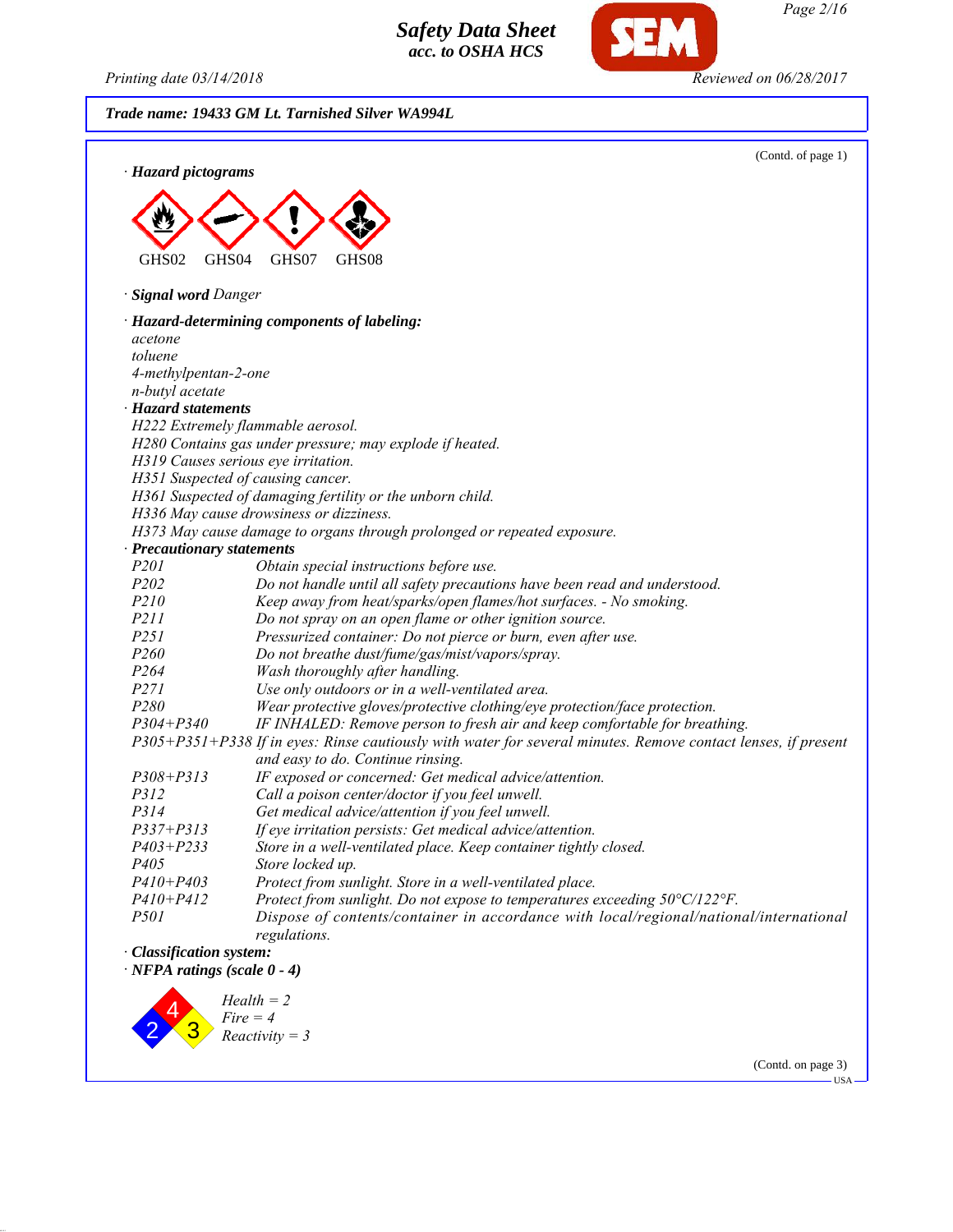*Printing date 03/14/2018 Reviewed on 06/28/2017*

#### *Trade name: 19433 GM Lt. Tarnished Silver WA994L*

(Contd. of page 2)

*· HMIS-ratings (scale 0 - 4)*



*· Other hazards*

*· Results of PBT and vPvB assessment*

- *· PBT: Not applicable.*
- *· vPvB: Not applicable.*

#### *\* 3 Composition/information on ingredients*

*· Chemical characterization: Mixtures*

*· Description:*

*Mixture: consisting of the following components. Weight percentages*

|                  | · Dangerous components:                          |                 |  |
|------------------|--------------------------------------------------|-----------------|--|
|                  | $67-64-1$ acetone                                | $13 - 30\%$     |  |
|                  | 68476-86-8 Petroleum gases, liquefied, sweetened | $13 - 30\%$     |  |
|                  | $123-86-4$ n-butyl acetate                       | $10 - 13%$      |  |
|                  | 108-65-6 2-methoxy-1-methylethyl acetate         | $\geq 7 < 10\%$ |  |
|                  | $110-19-0$ isobutyl acetate                      | $5 - 7\%$       |  |
| 108-88-3 toluene |                                                  | $1.5 - 5\%$     |  |
|                  | 763-69-9 ethyl 3-ethoxypropionate                | $1.5 - 5\%$     |  |
|                  | $7429 - 90 - 5$ aluminium                        | $1.5 - 5\%$     |  |
|                  | $108-10-1$ 4-methylpentan-2-one                  | $1 - 1.5\%$     |  |
|                  | $\overline{100-41-4}$ ethylbenzene               | $≥0.1-S1%$      |  |

#### *\* 4 First-aid measures*

- *· After inhalation: Supply fresh air; consult doctor in case of complaints.*
- *· After skin contact: Generally the product does not irritate the skin.*
- *· After eye contact:*
- *Rinse opened eye for several minutes under running water. If symptoms persist, consult a doctor.*
- *· After swallowing: If symptoms persist consult doctor.*
- *· Information for doctor:*
- *· Most important symptoms and effects, both acute and delayed No further relevant information available.*
- *· Indication of any immediate medical attention and special treatment needed*

*No further relevant information available.*

## *\* 5 Fire-fighting measures*

- *· Extinguishing media*
- *· Suitable extinguishing agents:*

*CO2, extinguishing powder or water spray. Fight larger fires with water spray or alcohol resistant foam.*

(Contd. on page 4)

*<sup>·</sup> Description of first aid measures*

USA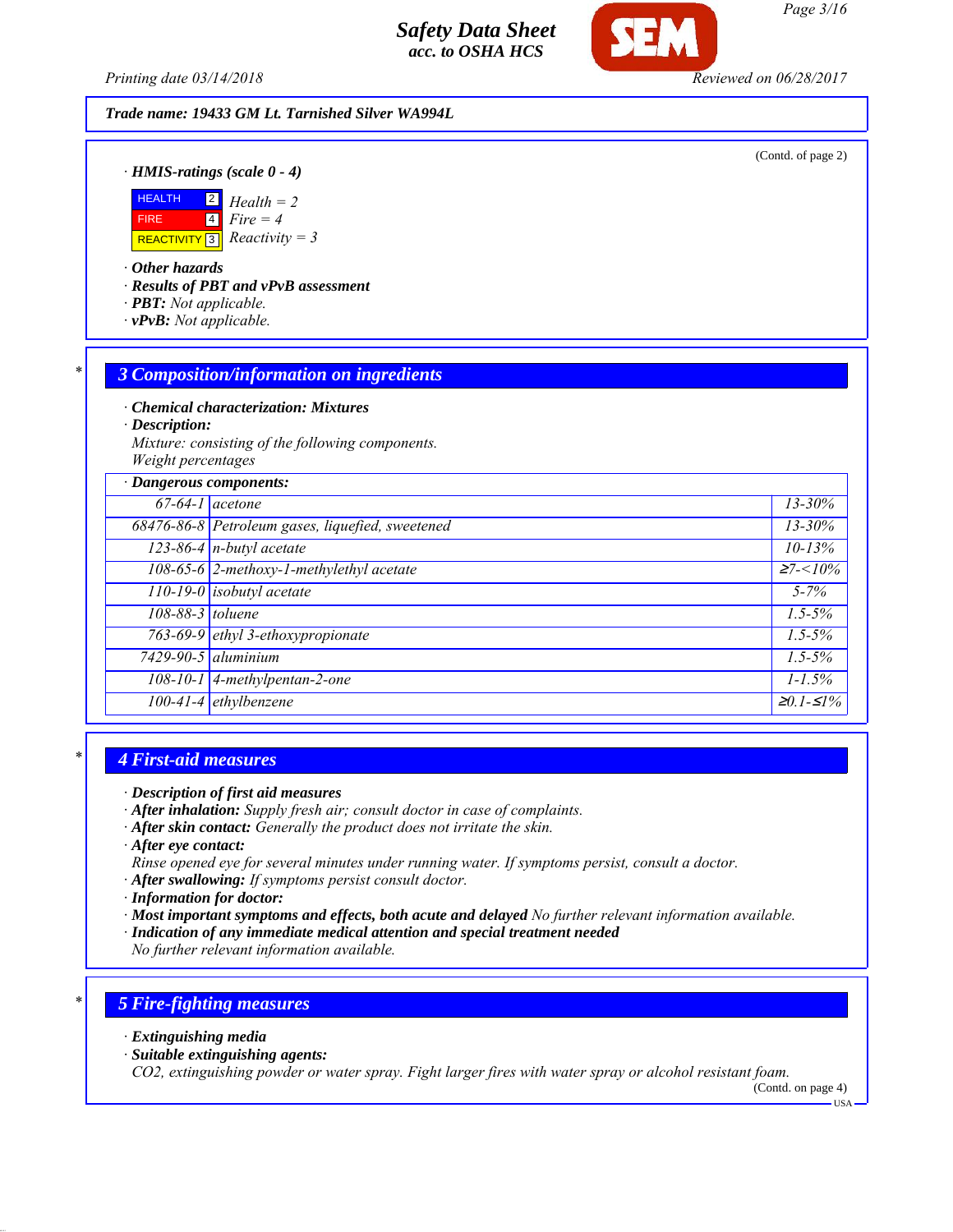*Printing date 03/14/2018 Reviewed on 06/28/2017*

*Trade name: 19433 GM Lt. Tarnished Silver WA994L*

*· Special hazards arising from the substance or mixture No further relevant information available.*

*· Advice for firefighters*

*· Protective equipment: Wear self-contained respiratory protective device.*

## *\* 6 Accidental release measures*

*· Personal precautions, protective equipment and emergency procedures Wear protective equipment. Keep unprotected persons away. · Environmental precautions: Do not allow to enter sewers/ surface or ground water.*

*· Methods and material for containment and cleaning up:*

*Dispose contaminated material as waste according to item 13.*

*Ensure adequate ventilation.*

*· Reference to other sections See Section 7 for information on safe handling.*

*See Section 8 for information on personal protection equipment.*

*See Section 13 for disposal information.*

*· Protective Action Criteria for Chemicals*

| $\cdot$ PAC-1:                           |                                                       |                            |
|------------------------------------------|-------------------------------------------------------|----------------------------|
|                                          | $67-64-1$ acetone                                     | 200 ppm                    |
|                                          | $123-86-4$ n-butyl acetate                            | 5 ppm                      |
| 108-65-6 2-methoxy-1-methylethyl acetate |                                                       | $50$ ppm                   |
| 110-19-0 isobutyl acetate                |                                                       | 450 ppm                    |
| 108-88-3 toluene                         |                                                       | $67$ ppm                   |
| 763-69-9 ethyl 3-ethoxypropionate        |                                                       | $1.6$ ppm                  |
| 108-10-1 4-methylpentan-2-one            |                                                       | $75$ ppm                   |
|                                          | 110-43-0 heptan-2-one                                 | $150$ ppm                  |
| 1330-20-7 xylene                         |                                                       | $\overline{130}$ ppm       |
|                                          | 100-41-4 ethylbenzene                                 | $33$ ppm                   |
|                                          | $71 - 36 - 3$ butan-1-ol                              | $\overline{60}$ ppm        |
|                                          | 112926-00-8 precipitated Silica (Silica-Amorphous)    | $\sqrt{18 \text{ mg/m}^3}$ |
|                                          | 13463-67-7 titanium dioxide                           | $30 \,\mathrm{mg/m^3}$     |
| $1333-86-4$ Carbon black                 |                                                       | $9 \frac{mg}{m^3}$         |
|                                          | 25322-68-3 Polyethylene glycol                        | $30 \text{ mg/m}^3$        |
|                                          | 7631-86-9 silicon dioxide, chemically prepared        | $\sqrt{18 \text{ mg}}/m^3$ |
|                                          | 8052-41-3 Stoddard solvent                            | $300$ mg/m <sup>3</sup>    |
|                                          | 21645-51-2 aluminium hydroxide                        | $8.7$ mg/m <sup>3</sup>    |
| $\overline{PAC-2}$ :                     |                                                       |                            |
|                                          | $67-64-1$ acetone                                     | 3200* ppm                  |
|                                          | $123-86-4$ n-butyl acetate<br>$200$ ppm               |                            |
|                                          | 108-65-6 2-methoxy-1-methylethyl acetate<br>1,000 ppm |                            |
|                                          | 110-19-0 isobutyl acetate                             | $1300*ppm$                 |
| 108-88-3 toluene                         |                                                       | 560 ppm                    |
|                                          | 763-69-9 ethyl 3-ethoxypropionate                     | 18 ppm                     |
|                                          | 108-10-1 4-methylpentan-2-one                         | $500$ ppm                  |
|                                          |                                                       | (Contd. on page 5)         |

*Page 4/16*

(Contd. of page 3)

USA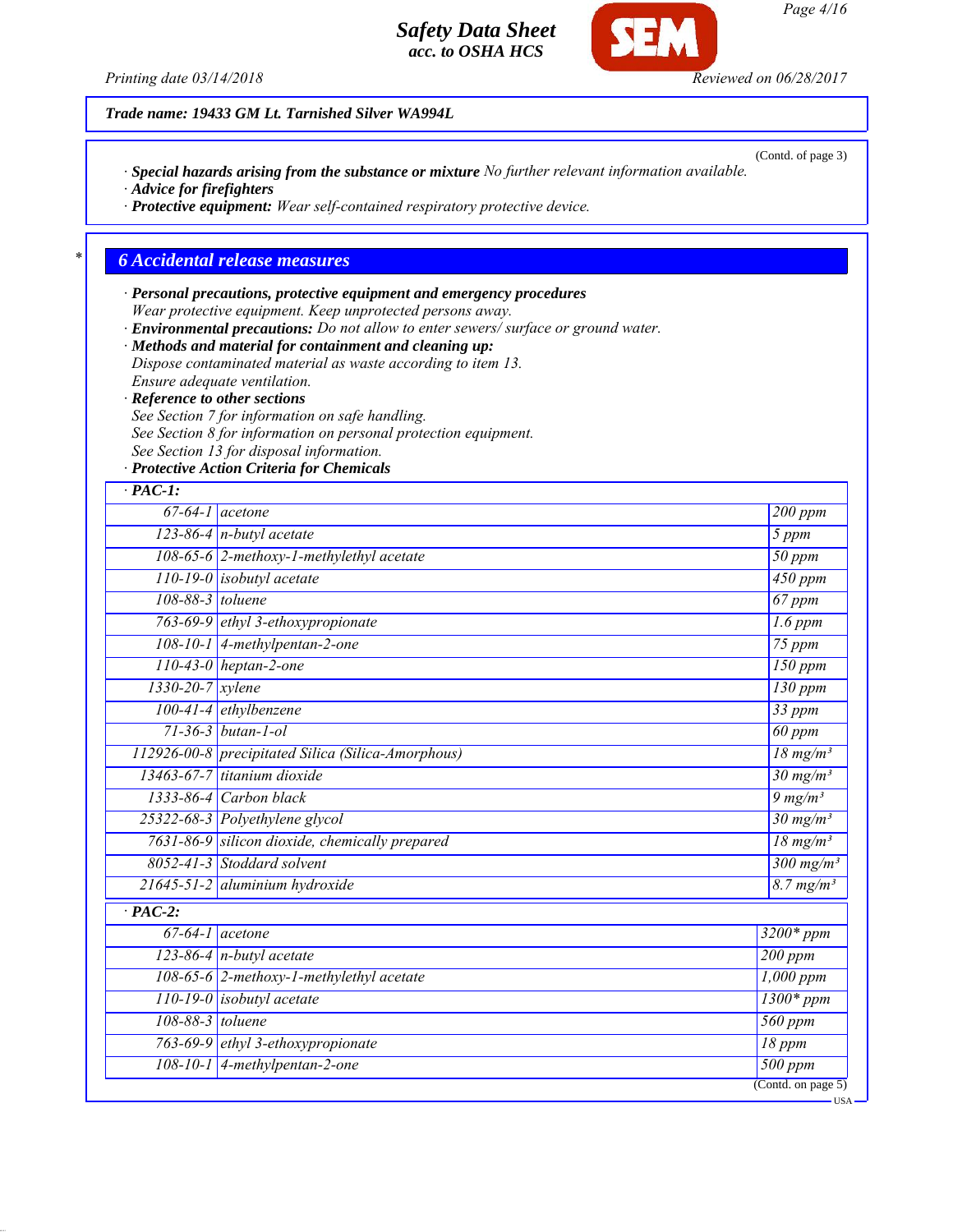

*Printing date 03/14/2018 Reviewed on 06/28/2017*

*Trade name: 19433 GM Lt. Tarnished Silver WA994L*

|                      |                                                                             | (Contd. of page 4)                              |
|----------------------|-----------------------------------------------------------------------------|-------------------------------------------------|
|                      | $110-43-0$ heptan-2-one                                                     | 670 ppm                                         |
| 1330-20-7 xylene     |                                                                             | $920*ppm$                                       |
|                      | $100-41-4$ ethylbenzene                                                     |                                                 |
|                      | 71-36-3 butan-1-ol                                                          | 800 ppm                                         |
|                      | 112926-00-8 precipitated Silica (Silica-Amorphous)                          | $\frac{200 \text{ mg/m}^3}{200 \text{ mg/m}^3}$ |
|                      | 13463-67-7 titanium dioxide                                                 | $330$ mg/m <sup>3</sup>                         |
|                      | 1333-86-4 Carbon black                                                      | $99$ mg/m <sup>3</sup>                          |
|                      | 25322-68-3 Polyethylene glycol                                              | $1,300$ mg/m <sup>3</sup>                       |
|                      | 7631-86-9 silicon dioxide, chemically prepared                              | $740$ mg/m <sup>3</sup>                         |
|                      | 8052-41-3 Stoddard solvent                                                  | $1,800$ mg/m <sup>3</sup>                       |
|                      | 21645-51-2 aluminium hydroxide                                              | 73 mg/ $m^3$                                    |
| $\overline{PAC-3}$ : |                                                                             |                                                 |
|                      | $67-64-1$ acetone                                                           | $5700*ppm$                                      |
|                      | $123-86-4$ n-butyl acetate                                                  | $3000*ppm$                                      |
|                      | 108-65-6 2-methoxy-1-methylethyl acetate<br>$5000*ppm$                      |                                                 |
|                      | $110-19-0$ isobutyl acetate<br>$7500**$ ppm                                 |                                                 |
|                      | 108-88-3 toluene<br>$3700*ppm$                                              |                                                 |
|                      | 763-69-9 ethyl 3-ethoxypropionate<br>$110$ ppm                              |                                                 |
|                      | 108-10-1 4-methylpentan-2-one<br>$3000*ppm$                                 |                                                 |
|                      | $110-43-0$ heptan-2-one<br>$4000*ppm$                                       |                                                 |
| 1330-20-7 xylene     |                                                                             | $2500*ppm$                                      |
|                      | $100-41-4$ ethylbenzene                                                     | $1800*ppm$                                      |
|                      | $71 - 36 - 3$ butan-1-ol                                                    | $8000**$ ppm                                    |
|                      | 112926-00-8 precipitated Silica (Silica-Amorphous)                          | $1,200$ mg/m <sup>3</sup>                       |
|                      | 13463-67-7 titanium dioxide<br>$2,000 \text{ mg/m}^3$                       |                                                 |
|                      | 1333-86-4 Carbon black                                                      | 590 mg/m <sup>3</sup>                           |
|                      | 25322-68-3 Polyethylene glycol                                              | $7,700$ mg/m <sup>3</sup>                       |
|                      | 7631-86-9 silicon dioxide, chemically prepared<br>$4,500$ mg/m <sup>3</sup> |                                                 |
|                      | $29500**mg/m^3$<br>8052-41-3 Stoddard solvent                               |                                                 |
|                      | 21645-51-2 aluminium hydroxide                                              | $440$ mg/m <sup>3</sup>                         |

# *\* 7 Handling and storage*

*· Handling:*

*· Precautions for safe handling No special measures required.*

*· Information about protection against explosions and fires:*

*Do not spray on a naked flame or any incandescent material. Keep ignition sources away - Do not smoke.*

*Pressurized container: protect from sunlight and do not expose to temperatures exceeding 50°C, i.e. electric lights. Do not pierce or burn, even after use.*

(Contd. on page 6) USA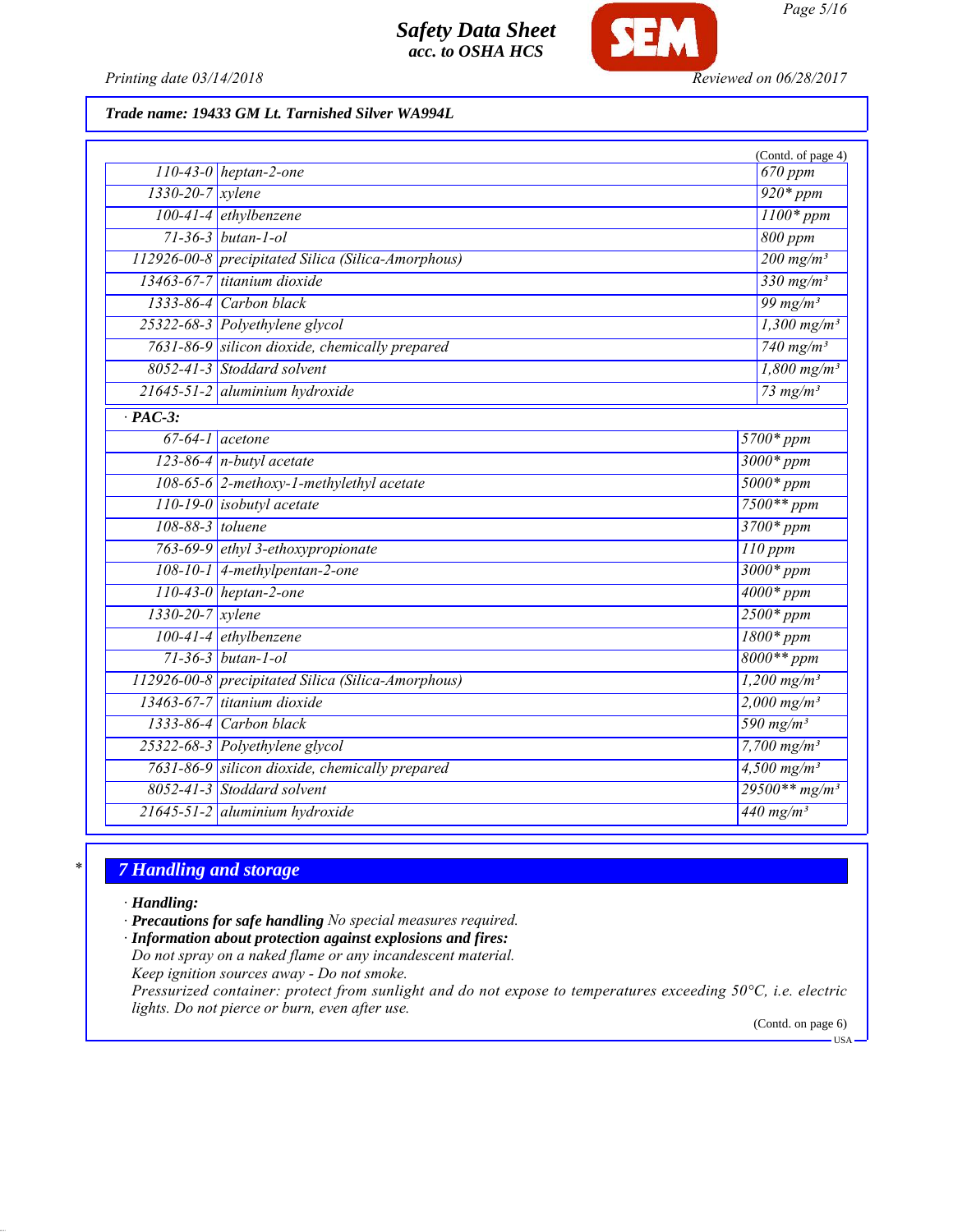*Printing date 03/14/2018 Reviewed on 06/28/2017*

*Trade name: 19433 GM Lt. Tarnished Silver WA994L*

(Contd. of page 5)

- *· Conditions for safe storage, including any incompatibilities*
- *· Storage:*
- *· Requirements to be met by storerooms and receptacles:*
- *Observe official regulations on storing packagings with pressurized containers.*
- *· Information about storage in one common storage facility: Store away from oxidizing agents.*
- *· Further information about storage conditions: Keep receptacle tightly sealed.*
- *· Specific end use(s) No further relevant information available.*
- *\* 8 Exposure controls/personal protection*
- *· Additional information about design of technical systems: No further data; see item 7.*
- *· Control parameters*
- *· Components with limit values that require monitoring at the workplace:*

*The following constituents are the only constituents of the product which have a PEL, TLV or other recommended exposure limit.*

*At this time, the other constituents have no known exposure limits.*

|            | 67-64-1 acetone                                                                                                        |  |  |
|------------|------------------------------------------------------------------------------------------------------------------------|--|--|
| PEL        | Long-term value: $2400$ mg/m <sup>3</sup> , 1000 ppm                                                                   |  |  |
| REL        | Long-term value: 590 mg/m <sup>3</sup> , 250 ppm                                                                       |  |  |
| <b>TLV</b> | Short-term value: $1187$ mg/m <sup>3</sup> , 500 ppm<br>Long-term value: 594 mg/m <sup>3</sup> , 250 ppm<br><b>BEI</b> |  |  |
|            | 123-86-4 n-butyl acetate                                                                                               |  |  |
| PEL        | Long-term value: $710$ mg/m <sup>3</sup> , $150$ ppm                                                                   |  |  |
| REL        | Long-term value: $950$ mg/m <sup>3</sup> , 200 ppm                                                                     |  |  |
| TLV        | Short-term value: $712$ mg/m <sup>3</sup> , 150 ppm<br>Long-term value: $238$ mg/m <sup>3</sup> , 50 ppm               |  |  |
|            | 108-65-6 2-methoxy-1-methylethyl acetate                                                                               |  |  |
|            | WEEL Long-term value: $50$ ppm                                                                                         |  |  |
|            | 110-19-0 isobutyl acetate                                                                                              |  |  |
| PEL        | Long-term value: $700$ mg/m <sup>3</sup> , $150$ ppm                                                                   |  |  |
| <b>REL</b> | Long-term value: $700$ mg/m <sup>3</sup> , 150 ppm                                                                     |  |  |
| TLV        | Short-term value: 712 mg/m <sup>3</sup> , 150 ppm<br>Long-term value: $238$ mg/m <sup>3</sup> , 50 ppm                 |  |  |
|            | 108-88-3 toluene                                                                                                       |  |  |
| PEL        | Long-term value: 200 ppm<br>Ceiling limit value: 300; 500* ppm<br>*10-min peak per 8-hr shift                          |  |  |
| <b>REL</b> | Short-term value: $560$ mg/m <sup>3</sup> , 150 ppm<br>Long-term value: $375 \text{ mg/m}^3$ , 100 ppm                 |  |  |
| TLV        | Long-term value: 75 mg/m <sup>3</sup> , 20 ppm<br>BEI                                                                  |  |  |
|            | 108-10-1 4-methylpentan-2-one                                                                                          |  |  |
| PEL        | Long-term value: 410 mg/m <sup>3</sup> , 100 ppm                                                                       |  |  |
|            | $\overline{(\text{Contd. on page 7})}$                                                                                 |  |  |
|            | USA-                                                                                                                   |  |  |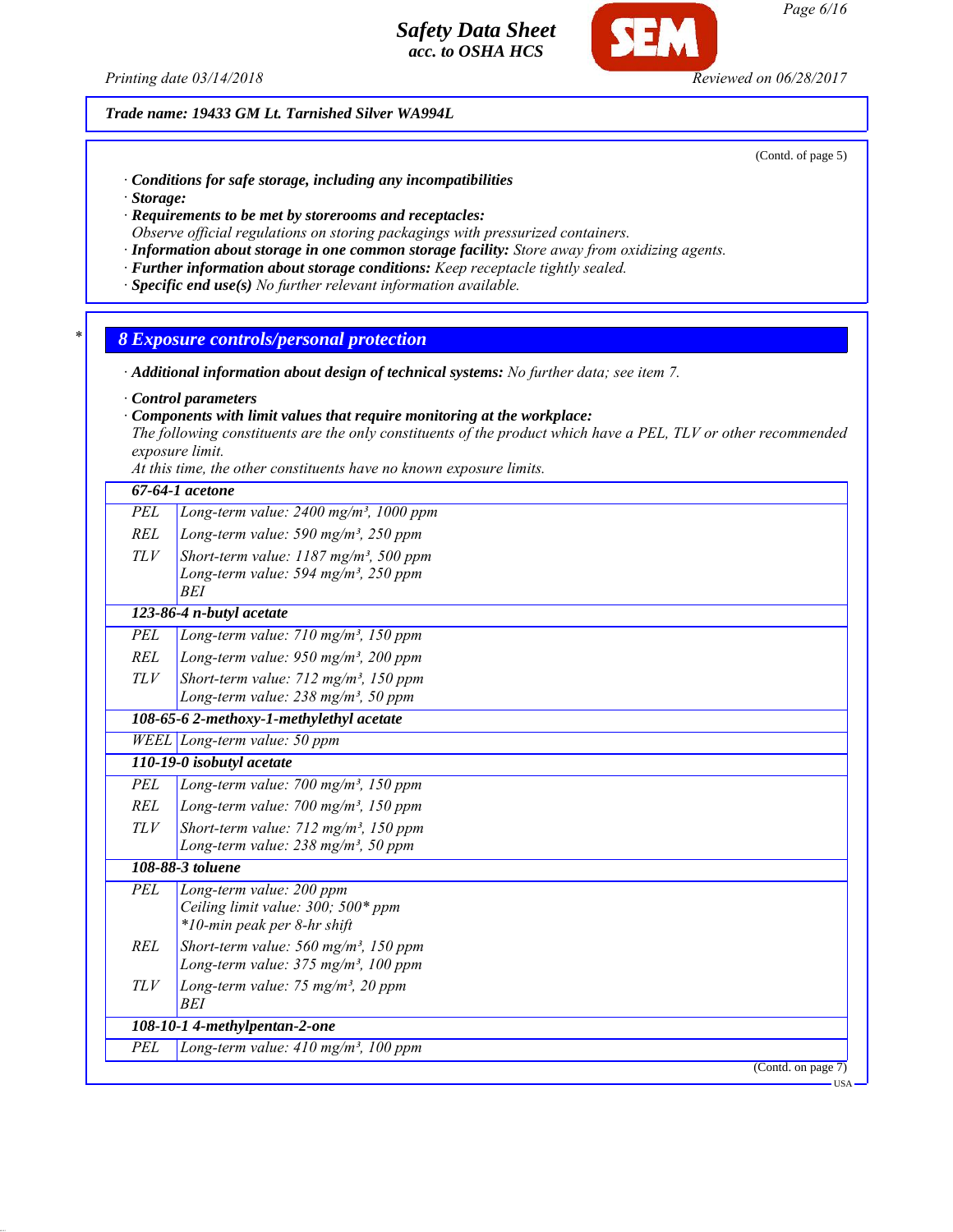

**SEM** 

|            |                                                                                           | (Contd. of page 6) |
|------------|-------------------------------------------------------------------------------------------|--------------------|
| <b>REL</b> | Short-term value: $300$ mg/m <sup>3</sup> , 75 ppm                                        |                    |
|            | Long-term value: $205$ mg/m <sup>3</sup> , 50 ppm                                         |                    |
| TLV        | Short-term value: $307 \text{ mg/m}^3$ , 75 ppm                                           |                    |
|            | Long-term value: 82 mg/m <sup>3</sup> , 20 ppm                                            |                    |
|            | BEI                                                                                       |                    |
|            | 100-41-4 ethylbenzene                                                                     |                    |
| PEL        | Long-term value: 435 mg/m <sup>3</sup> , 100 ppm                                          |                    |
| <b>REL</b> | Short-term value: $545$ mg/m <sup>3</sup> , 125 ppm                                       |                    |
|            | Long-term value: 435 mg/m <sup>3</sup> , 100 ppm                                          |                    |
| TLV        | Long-term value: $87$ mg/m <sup>3</sup> , 20 ppm                                          |                    |
|            | BEI                                                                                       |                    |
|            | · Ingredients with biological limit values:                                               |                    |
|            | 67-64-1 acetone                                                                           |                    |
|            | $BEI$ 50 mg/L                                                                             |                    |
|            | Medium: urine                                                                             |                    |
|            | Time: end of shift                                                                        |                    |
|            | Parameter: Acetone (nonspecific)                                                          |                    |
|            | 108-88-3 toluene                                                                          |                    |
|            | $BEI$ 0.02 mg/L                                                                           |                    |
|            | Medium: blood                                                                             |                    |
|            | Time: prior to last shift of workweek                                                     |                    |
|            | Parameter: Toluene                                                                        |                    |
|            | $0.03$ mg/L                                                                               |                    |
|            | Medium: urine                                                                             |                    |
|            | Time: end of shift                                                                        |                    |
|            | Parameter: Toluene                                                                        |                    |
|            | $0.3$ mg/g creatinine                                                                     |                    |
|            | Medium: urine                                                                             |                    |
|            | Time: end of shift                                                                        |                    |
|            | Parameter: o-Cresol with hydrolysis (background)                                          |                    |
|            | 108-10-1 4-methylpentan-2-one                                                             |                    |
|            | $BEI$ $1$ $mg/L$                                                                          |                    |
|            | Medium: urine                                                                             |                    |
|            | Time: end of shift                                                                        |                    |
|            | Parameter: MIBK                                                                           |                    |
|            | 100-41-4 ethylbenzene                                                                     |                    |
|            | BEI $0.7$ g/g creatinine                                                                  |                    |
|            | Medium: urine                                                                             |                    |
|            | Time: end of shift at end of workweek                                                     |                    |
|            | Parameter: Sum of mandelic acid and phenylglyoxylic acid (nonspecific, semi-quantitative) |                    |
|            |                                                                                           |                    |
|            | Medium: end-exhaled air                                                                   |                    |
|            | Time: not critical                                                                        |                    |
|            | Parameter: Ethyl benzene (semi-quantitative)                                              |                    |
|            |                                                                                           |                    |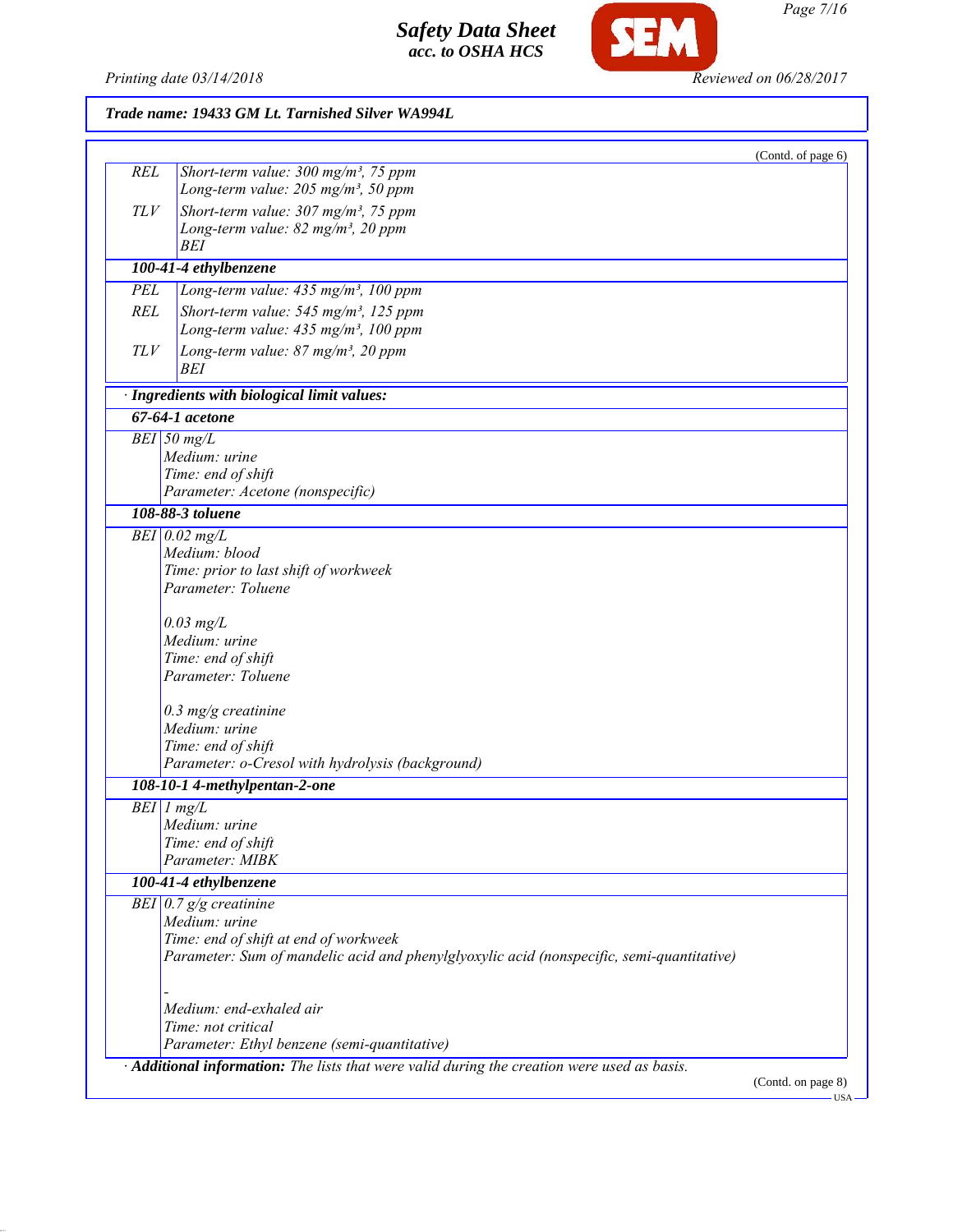

*Page 8/16*

#### *Trade name: 19433 GM Lt. Tarnished Silver WA994L*

(Contd. of page 7)

USA

*· Exposure controls*

*· Personal protective equipment:*

*· General protective and hygienic measures: Keep away from foodstuffs, beverages and feed. Immediately remove all soiled and contaminated clothing. Wash hands before breaks and at the end of work. Store protective clothing separately. Avoid contact with the eyes. Avoid contact with the eyes and skin.*

*· Breathing equipment:*

*In case of brief exposure or low pollution use respiratory filter device. In case of intensive or longer exposure use respiratory protective device that is independent of circulating air.*

#### *· Protection of hands:*

*Due to missing tests no recommendation to the glove material can be given for the product/ the preparation/ the chemical mixture.*

*Selection of the glove material on consideration of the penetration times, rates of diffusion and the degradation*



*Protective gloves*

*The glove material has to be impermeable and resistant to the product/ the substance/ the preparation. · Material of gloves*

*The selection of the suitable gloves does not only depend on the material, but also on further marks of quality and varies from manufacturer to manufacturer. As the product is a preparation of several substances, the resistance of the glove material can not be calculated in advance and has therefore to be checked prior to the application.*

*· Penetration time of glove material*

*The exact break trough time has to be found out by the manufacturer of the protective gloves and has to be observed.*

*· Eye protection: Safety glasses*



*Tightly sealed goggles*

# *\* 9 Physical and chemical properties*

| · Information on basic physical and chemical properties<br><b>General Information</b><br>$\cdot$ Appearance:<br>Form:<br>Color:<br>$\cdot$ Odor:<br>· Odor threshold: | Aerosol<br>Silver-colored<br>Characteristic<br>Not determined. |                    |
|-----------------------------------------------------------------------------------------------------------------------------------------------------------------------|----------------------------------------------------------------|--------------------|
| $\cdot$ pH-value:                                                                                                                                                     | Not determined.                                                |                    |
| $\cdot$ Change in condition<br>Melting point/Melting range:<br><b>Boiling point/Boiling range:</b>                                                                    | Undetermined.<br>$55.8 - 56.6$ °C                              |                    |
|                                                                                                                                                                       |                                                                | (Contd. on page 9) |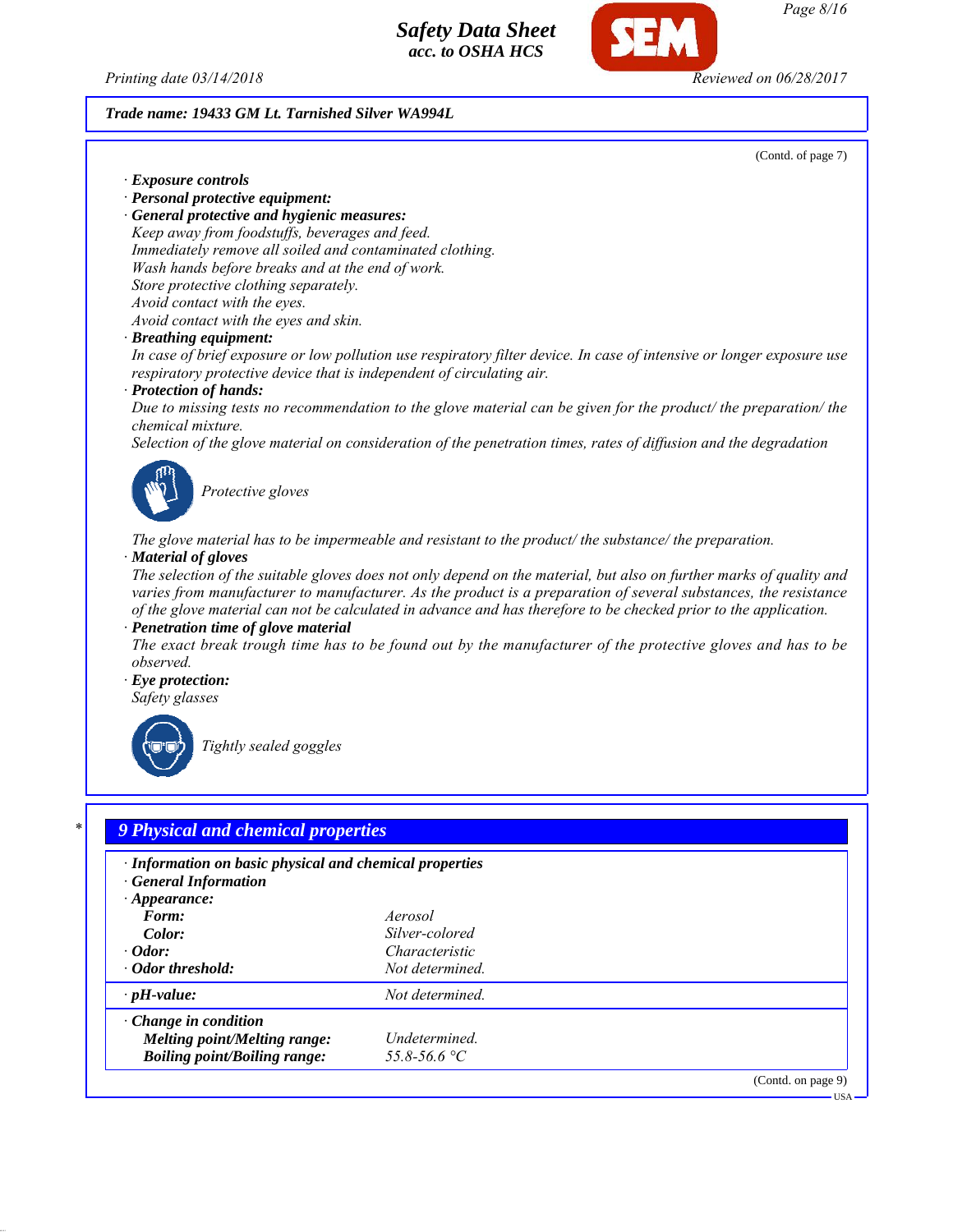

*Printing date 03/14/2018 Reviewed on 06/28/2017*

## *Trade name: 19433 GM Lt. Tarnished Silver WA994L*

|                                                                                                             |                                                                                      | (Contd. of page 8) |
|-------------------------------------------------------------------------------------------------------------|--------------------------------------------------------------------------------------|--------------------|
| · Flash point:                                                                                              | $-103$ °C                                                                            |                    |
| · Flammability (solid, gaseous):                                                                            | Not applicable.                                                                      |                    |
| · Ignition temperature:                                                                                     | 370 °C                                                                               |                    |
| · Decomposition temperature:                                                                                | Not determined.                                                                      |                    |
| $\cdot$ Auto igniting:                                                                                      | Product is not selfigniting.                                                         |                    |
| · Danger of explosion:                                                                                      | In use, may form flammable/explosive vapour-air mixture.<br>Avoid high heat          |                    |
| · Explosion limits:<br>Lower:<br><b>Upper:</b>                                                              | $1.9$ Vol $\%$<br>$13$ Vol $\%$                                                      |                    |
| $\cdot$ Vapor pressure at 20 $\cdot$ C:                                                                     | $233$ $hPa$                                                                          |                    |
| $\cdot$ Density at 20 $\cdot$ C:<br>$\cdot$ Relative density<br>· Vapor density<br>$\cdot$ Evaporation rate | $0.75541$ g/cm <sup>3</sup><br>Not determined.<br>Not determined.<br>Not applicable. |                    |
| · Solubility in / Miscibility with<br>Water:                                                                | Not miscible or difficult to mix.                                                    |                    |
| · Partition coefficient (n-octanol/water): Not determined.                                                  |                                                                                      |                    |
| · Viscosity:<br>Dynamic:<br>Kinematic:                                                                      | Not determined<br>Not determined.                                                    |                    |
| · Solvent content:<br>Organic solvents:<br><b>VOC</b> content:                                              | 92.1%<br>62.29%<br>658.5 $g/l / 5.50$ lb/gl                                          |                    |
| <b>Solids content:</b><br>$\cdot$ Other information                                                         | 7.8%<br>No further relevant information available.                                   |                    |

# *10 Stability and reactivity*

*· Reactivity No further relevant information available.*

*· Chemical stability*

- *· Thermal decomposition / conditions to be avoided: No decomposition if used according to specifications.*
- *· Possibility of hazardous reactions No dangerous reactions known.*
- *· Conditions to avoid No further relevant information available.*
- *· Incompatible materials: No further relevant information available.*
- *· Hazardous decomposition products:*

*Nitrogen oxides*

*Hydrocarbons*

*Carbon monoxide and carbon dioxide*

(Contd. on page 10)

USA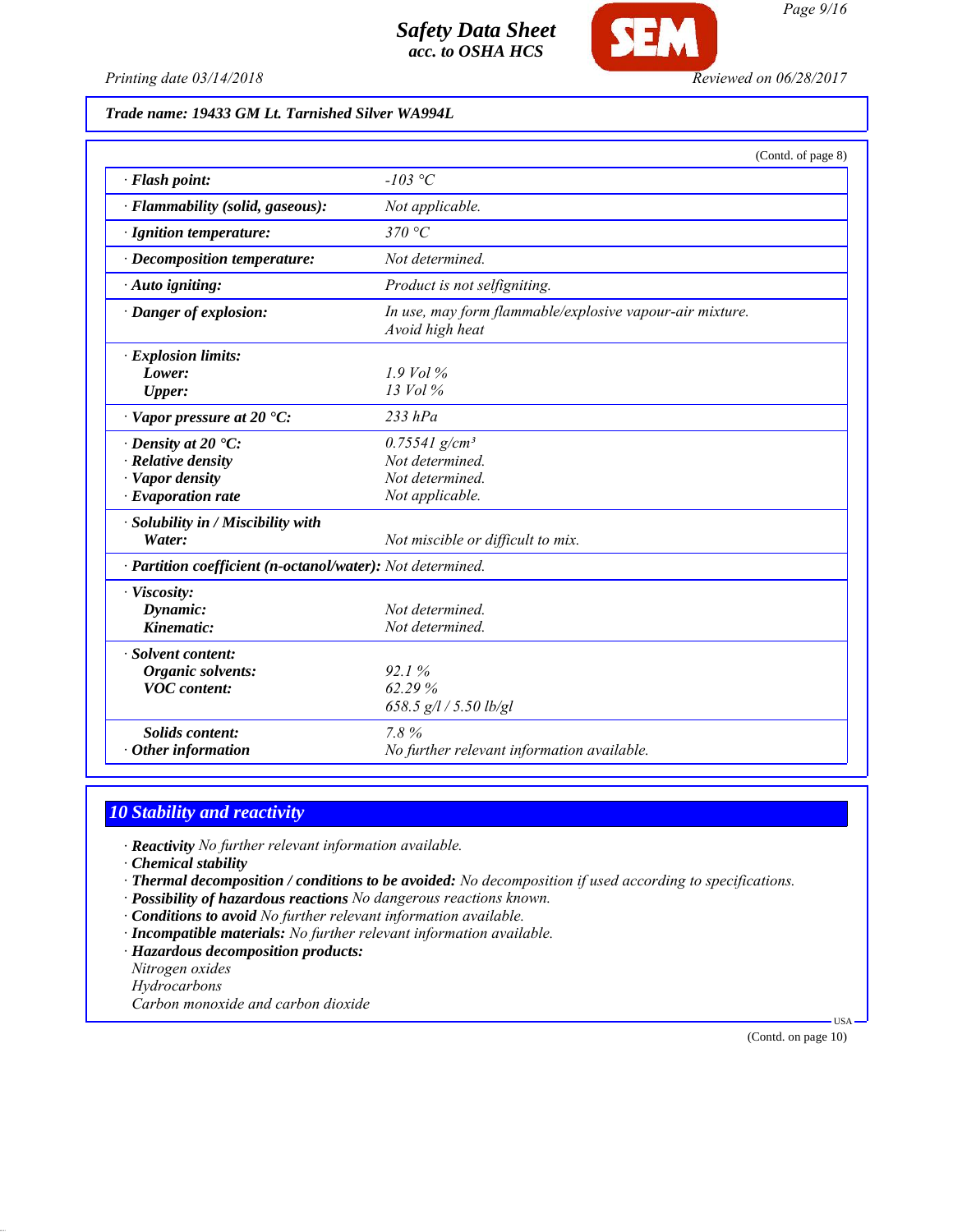

*Page 10/16*

*Printing date 03/14/2018 Reviewed on 06/28/2017*

#### *Trade name: 19433 GM Lt. Tarnished Silver WA994L*

(Contd. of page 9)

| $\cdot$ Acute toxicity:                                                                                                                                                                                                                                                                                                                                                       |                                               |                                                      |                |
|-------------------------------------------------------------------------------------------------------------------------------------------------------------------------------------------------------------------------------------------------------------------------------------------------------------------------------------------------------------------------------|-----------------------------------------------|------------------------------------------------------|----------------|
| · LD/LC50 values that are relevant for classification:                                                                                                                                                                                                                                                                                                                        |                                               |                                                      |                |
| 108-88-3 toluene                                                                                                                                                                                                                                                                                                                                                              |                                               |                                                      |                |
| Oral<br>LD50<br>$5,000$ mg/kg (rat)                                                                                                                                                                                                                                                                                                                                           |                                               |                                                      |                |
| $12,124$ mg/kg (rabbit)<br>LD50<br>Dermal                                                                                                                                                                                                                                                                                                                                     |                                               |                                                      |                |
|                                                                                                                                                                                                                                                                                                                                                                               | Inhalative $LC50/4 h \mid 5,320$ mg/l (mouse) |                                                      |                |
| · Primary irritant effect:<br>$\cdot$ on the skin: No irritant effect.<br>$\cdot$ on the eye: Irritating effect.<br>· Sensitization: No sensitizing effects known.<br>· Additional toxicological information:<br>The product shows the following dangers according to internally approved calculation methods for preparations:<br><i>Irritant</i><br>Carcinogenic categories |                                               |                                                      |                |
|                                                                                                                                                                                                                                                                                                                                                                               |                                               |                                                      |                |
| 108-88-3 toluene                                                                                                                                                                                                                                                                                                                                                              |                                               | · IARC (International Agency for Research on Cancer) | $\overline{3}$ |
|                                                                                                                                                                                                                                                                                                                                                                               |                                               | $108-10-1$ 4-methylpentan-2-one                      | 2B             |
| $1330-20-7$ xylene                                                                                                                                                                                                                                                                                                                                                            |                                               |                                                      | $\mathfrak{Z}$ |
|                                                                                                                                                                                                                                                                                                                                                                               | $100-41-4$ ethylbenzene                       |                                                      | 2B             |
| 13463-67-7 titanium dioxide                                                                                                                                                                                                                                                                                                                                                   |                                               |                                                      | 2B             |
| $1333-86-4$ Carbon black                                                                                                                                                                                                                                                                                                                                                      |                                               |                                                      |                |
|                                                                                                                                                                                                                                                                                                                                                                               |                                               | 7631-86-9 silicon dioxide, chemically prepared       | 2B<br>3        |
| None of the ingredients is listed.                                                                                                                                                                                                                                                                                                                                            |                                               | $\overline{\cdot$ NTP (National Toxicology Program)  |                |

# *\* 12 Ecological information*

- *· Toxicity*
- *· Aquatic toxicity: No further relevant information available.*
- *· Persistence and degradability No further relevant information available.*
- *· Behavior in environmental systems:*
- *· Bioaccumulative potential No further relevant information available.*
- *· Mobility in soil No further relevant information available.*
- *· Additional ecological information:*

*· General notes:*

*Water hazard class 3 (Self-assessment): extremely hazardous for water*

*Do not allow product to reach ground water, water course or sewage system, even in small quantities. Danger to drinking water if even extremely small quantities leak into the ground.*

*· Results of PBT and vPvB assessment*

*· PBT: Not applicable.*

*· vPvB: Not applicable.*

(Contd. on page 11) USA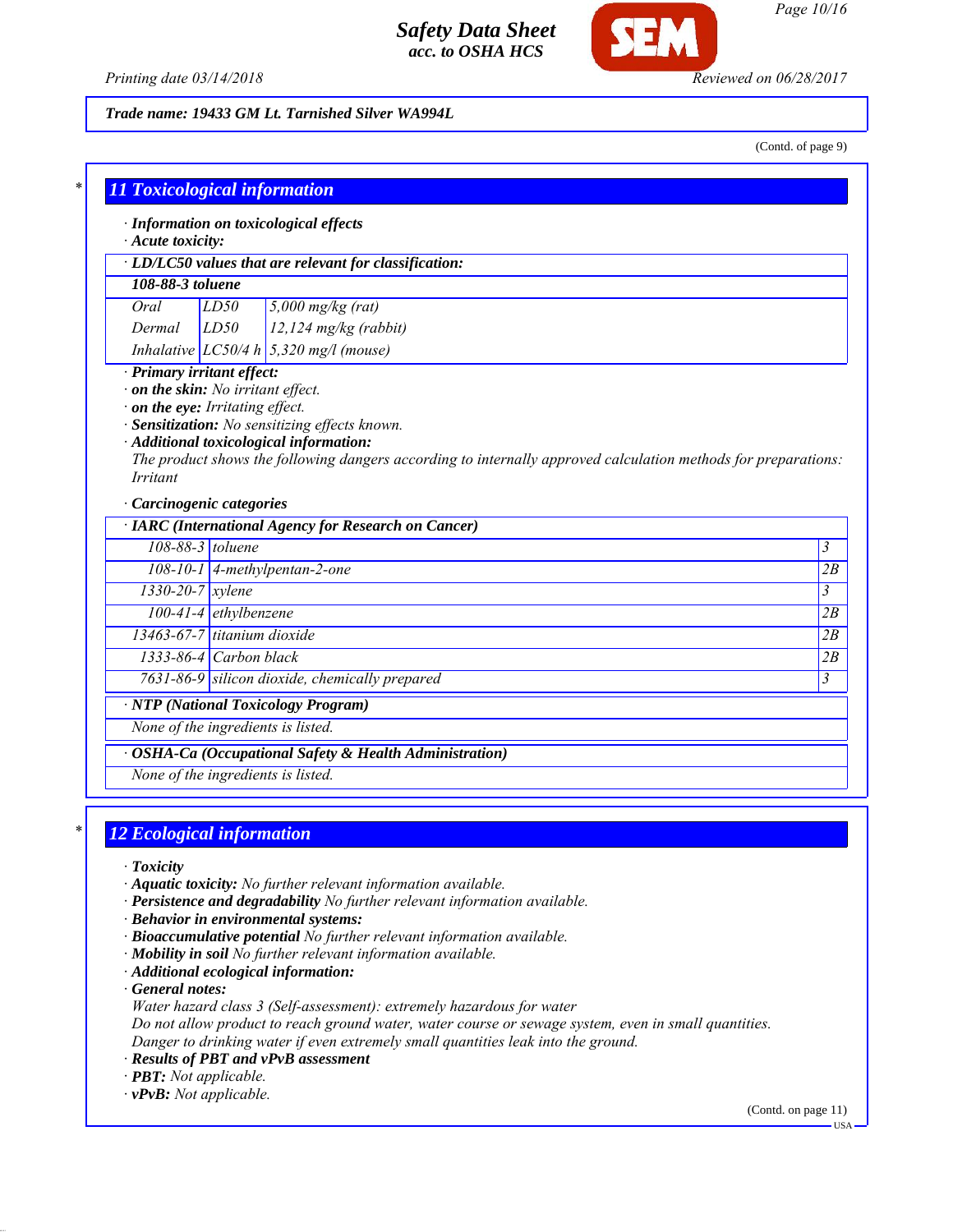

SEI

*Trade name: 19433 GM Lt. Tarnished Silver WA994L*

*· Other adverse effects No further relevant information available.*

# *13 Disposal considerations*

*· Waste treatment methods*

*· Recommendation:*

*Must not be disposed of together with household garbage. Do not allow product to reach sewage system.*

- *· Uncleaned packagings:*
- *· Recommendation: Disposal must be made according to official regulations.*

| $\cdot$ UN-Number<br>· DOT, ADR, IMDG, IATA | UN1950              |
|---------------------------------------------|---------------------|
| · UN proper shipping name                   |                     |
| $\cdot$ DOT                                 | Aerosols, flammable |
| $\cdot$ ADR                                 | 1950 Aerosols       |
| $\cdot$ IMDG                                | <b>AEROSOLS</b>     |
| $\cdot$ IATA                                | AEROSOLS, flammable |
| · Transport hazard class(es)                |                     |
| $\cdot$ DOT                                 |                     |
|                                             |                     |
|                                             |                     |
|                                             |                     |
|                                             |                     |
| · Class                                     | 2.1                 |
| $\cdot$ Label                               | 2.1                 |
|                                             |                     |
| $\cdot$ ADR                                 |                     |
|                                             |                     |
|                                             |                     |
|                                             |                     |
| · Class                                     | 2 5F Gases          |
| $-Label$                                    | 2.1                 |
| $\cdot$ IMDG, IATA                          |                     |
|                                             |                     |
|                                             |                     |
|                                             |                     |
|                                             |                     |
| · Class                                     | 2.1                 |
| $\cdot$ Label                               | 2.1                 |
|                                             |                     |
| · Packing group<br>· DOT, ADR, IMDG, IATA   | Void                |

(Contd. of page 10)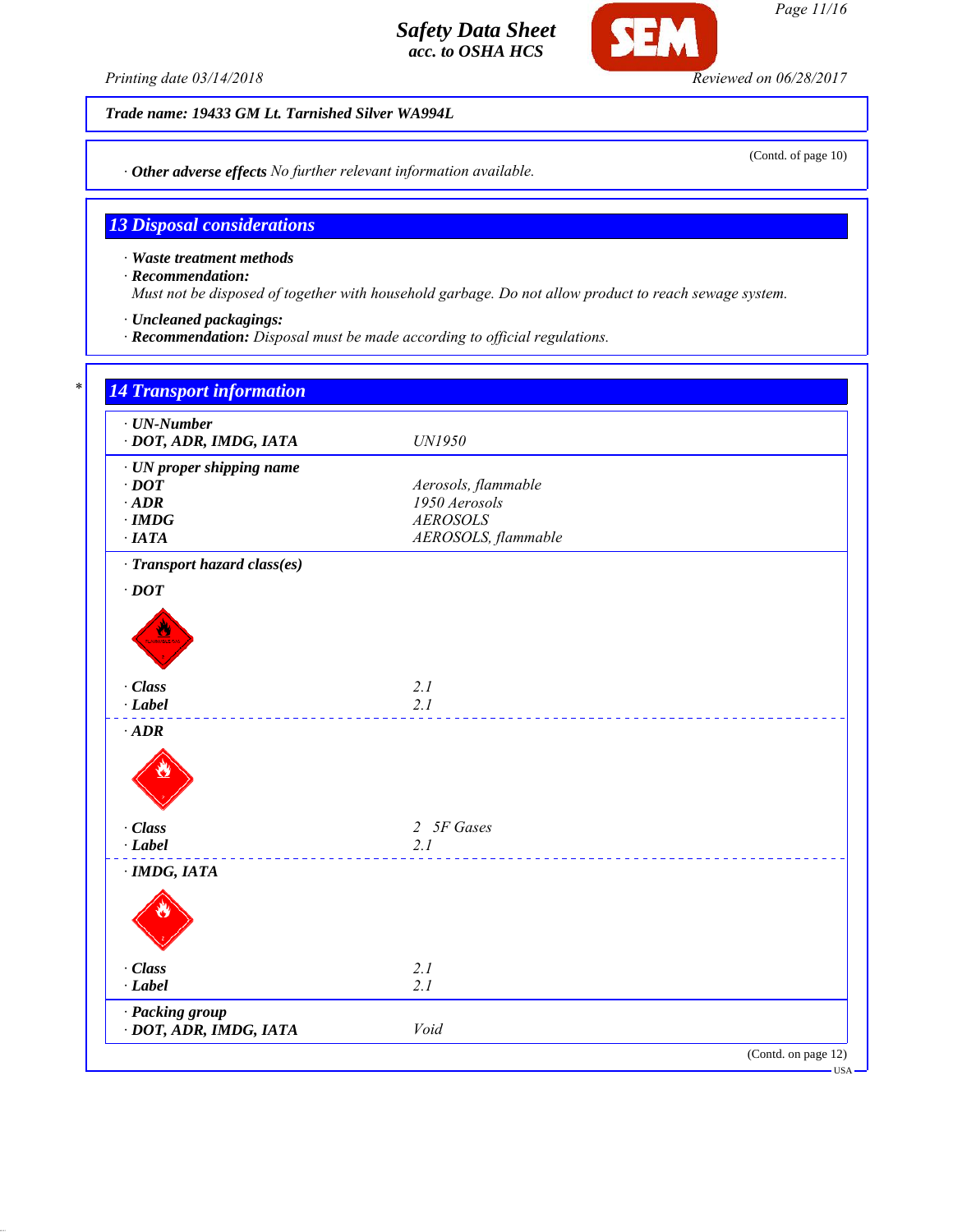*Printing date 03/14/2018 Reviewed on 06/28/2017*

**SEM** 

## *Trade name: 19433 GM Lt. Tarnished Silver WA994L*

|                                                                                     | (Contd. of page 11)                                                                                                           |
|-------------------------------------------------------------------------------------|-------------------------------------------------------------------------------------------------------------------------------|
| · Environmental hazards:<br>· Marine pollutant:                                     | No                                                                                                                            |
| · Special precautions for user                                                      | Warning: Gases                                                                                                                |
| · EMS Number:                                                                       | $F$ -D,S-U                                                                                                                    |
| · Stowage Code                                                                      | SW1 Protected from sources of heat.                                                                                           |
|                                                                                     | SW22 For AEROSOLS with a maximum capacity of 1 litre:                                                                         |
|                                                                                     | Category A. For AEROSOLS with a capacity above 1 litre:                                                                       |
|                                                                                     | Category B. For WASTE AEROSOLS: Category C, Clear of living                                                                   |
|                                                                                     | quarters.                                                                                                                     |
| <b>Segregation Code</b>                                                             | SG69 For AEROSOLS with a maximum capacity of 1 litre:<br>Segregation as for class 9. Stow "separated from" class 1 except for |
|                                                                                     | division 1.4. For AEROSOLS with a capacity above 1 litre:                                                                     |
|                                                                                     | Segregation as for the appropriate subdivision of class 2. For                                                                |
|                                                                                     | WASTE AEROSOLS: Segregation as for the appropriate subdivision                                                                |
|                                                                                     | of class 2.                                                                                                                   |
| · Transport in bulk according to Annex II of<br><b>MARPOL73/78 and the IBC Code</b> | Not applicable.                                                                                                               |
| · Transport/Additional information:                                                 |                                                                                                                               |
| $\cdot$ DOT                                                                         |                                                                                                                               |
| $\cdot$ Quantity limitations                                                        | On passenger aircraft/rail: 75 kg                                                                                             |
|                                                                                     | On cargo aircraft only: 150 kg                                                                                                |
| $\cdot$ ADR                                                                         |                                                                                                                               |
| $\cdot$ Excepted quantities (EQ)                                                    | Code: E0                                                                                                                      |
|                                                                                     | Not permitted as Excepted Quantity                                                                                            |
| $\cdot$ IMDG                                                                        |                                                                                                                               |
| $\cdot$ Limited quantities (LQ)                                                     | II.                                                                                                                           |
| $\cdot$ Excepted quantities (EQ)                                                    | Code: E0                                                                                                                      |
|                                                                                     | Not permitted as Excepted Quantity                                                                                            |
| · UN "Model Regulation":                                                            | <b>UN 1950 AEROSOLS, 2.1</b>                                                                                                  |
|                                                                                     |                                                                                                                               |

# *\* 15 Regulatory information*

*· Safety, health and environmental regulations/legislation specific for the substance or mixture · Sara*

| · Section 355 (extremely hazardous substances):   |                                 |  |
|---------------------------------------------------|---------------------------------|--|
| None of the ingredient is listed.                 |                                 |  |
| · Section 313 (Specific toxic chemical listings): |                                 |  |
| 108-88-3 toluene                                  |                                 |  |
|                                                   | Acrylic Resin                   |  |
|                                                   | $7429 - 90 - 5$ aluminium       |  |
|                                                   | $108-10-1$ 4-methylpentan-2-one |  |
| $1330 - 20 - 7$ <i>xylene</i>                     |                                 |  |
|                                                   | $100-41-4$ ethylbenzene         |  |
|                                                   | $71-36-3$ butan-1-ol            |  |
|                                                   | (Contd. on page 13)             |  |

USA

*Page 12/16*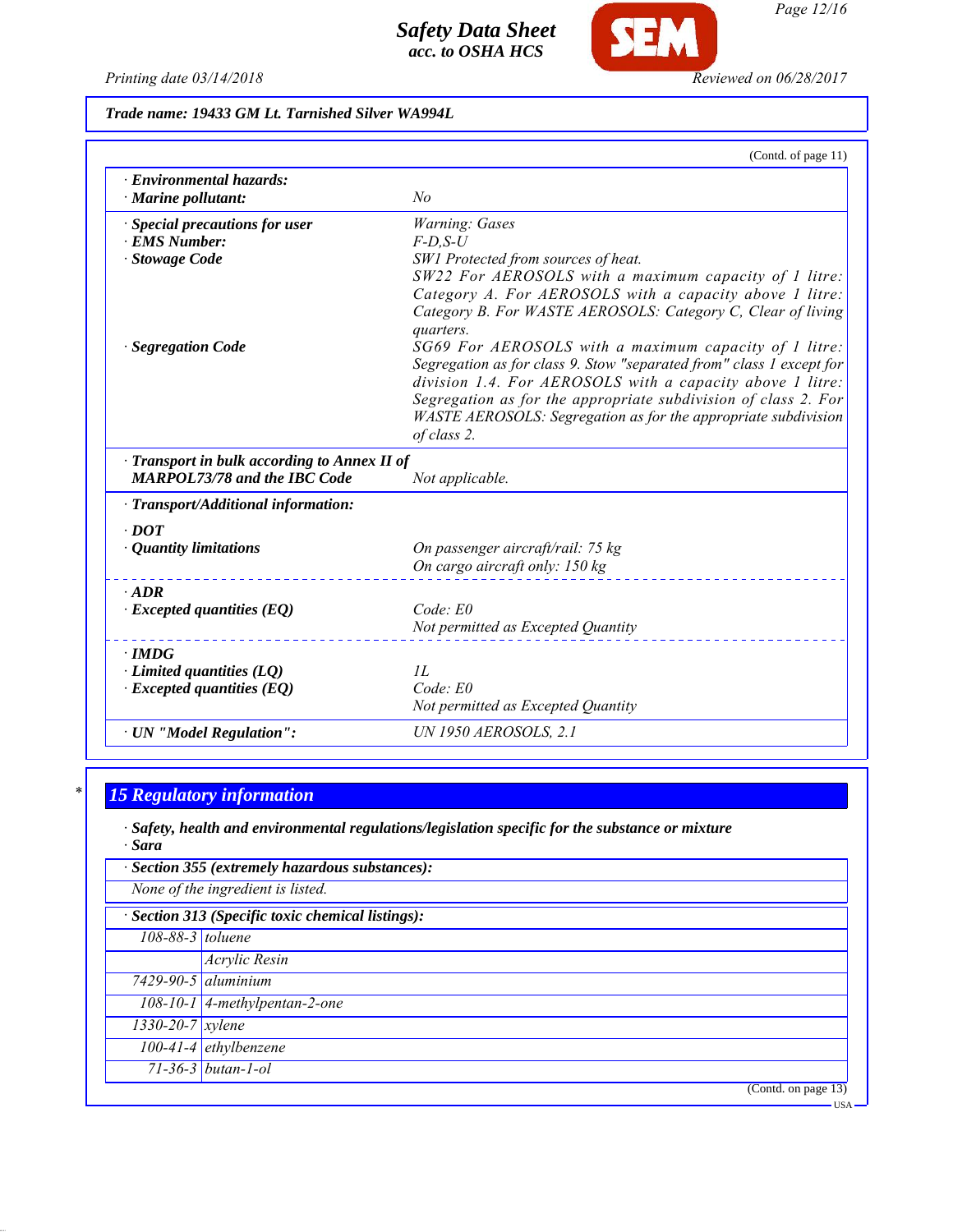

*Page 13/16*

*Printing date 03/14/2018 Reviewed on 06/28/2017*

## *Trade name: 19433 GM Lt. Tarnished Silver WA994L*

| · TSCA (Toxic Substances Control Act):<br>$\sqrt{67-64-1}$ acetone<br>$123-86-4$ n-butyl acetate<br>108-65-6 2-methoxy-1-methylethyl acetate<br>$110-19-0$ isobutyl acetate<br>108-88-3 toluene<br>9004-36-8 Cellulose Acetate Butyrate<br>763-69-9 ethyl 3-ethoxypropionate<br>$7429 - 90 - 5$ aluminium<br>$108-10-1$ 4-methylpentan-2-one<br>$110-43-0$ heptan-2-one |        |
|-------------------------------------------------------------------------------------------------------------------------------------------------------------------------------------------------------------------------------------------------------------------------------------------------------------------------------------------------------------------------|--------|
|                                                                                                                                                                                                                                                                                                                                                                         |        |
|                                                                                                                                                                                                                                                                                                                                                                         |        |
|                                                                                                                                                                                                                                                                                                                                                                         |        |
|                                                                                                                                                                                                                                                                                                                                                                         |        |
|                                                                                                                                                                                                                                                                                                                                                                         |        |
|                                                                                                                                                                                                                                                                                                                                                                         |        |
|                                                                                                                                                                                                                                                                                                                                                                         |        |
|                                                                                                                                                                                                                                                                                                                                                                         |        |
|                                                                                                                                                                                                                                                                                                                                                                         |        |
|                                                                                                                                                                                                                                                                                                                                                                         |        |
| $1330 - 20 - 7$ xylene                                                                                                                                                                                                                                                                                                                                                  |        |
| 16883-83-3   benzyl 3-isobutryloxy-1-isopropyl-2-2-dimethylpropyl phthalate                                                                                                                                                                                                                                                                                             |        |
| $100-41-4$ ethylbenzene                                                                                                                                                                                                                                                                                                                                                 |        |
| $71 - 36 - 3$ butan-1-ol                                                                                                                                                                                                                                                                                                                                                |        |
| $13463-67-7$ titanium dioxide                                                                                                                                                                                                                                                                                                                                           |        |
| $41556-26-7$ bis(1,2,2,6,6-Pentamethyl-4-piperidinyl) sebacate                                                                                                                                                                                                                                                                                                          |        |
| $104810-48-2$ poly(oxy-1,2-ethanediyl), $\alpha$ -[3-[3-(2H-benzotriazol-2-yl)-5-(1,1-dimethylethyl)-4-hydroxyphenyl]-<br>l-oxopropyl]-ω-hydroxy-                                                                                                                                                                                                                       |        |
| $1333-86-4$ Carbon black                                                                                                                                                                                                                                                                                                                                                |        |
| 104810-47-1 poly(oxy-1,2-ethanediyl), a-[3-[3-(2H-benzotriazol-2-yl)-5-(1,1-dimethylethyl)-4-hydroxyphenyl]-<br>1-oxopropyl]-ω-[3-[3-(2H- benzotriazol-2-yl)-5-(1,1-dimethylethyl)-4-hydroxyphenyl]-1-<br>oxopropoxy]-                                                                                                                                                  |        |
| $82919-37-7$ Methyl (1,2,2,6,6,- pentamethyl-4-piperidinyl) sebacate                                                                                                                                                                                                                                                                                                    |        |
| 25322-68-3 Polyethylene glycol                                                                                                                                                                                                                                                                                                                                          |        |
| 7631-86-9 silicon dioxide, chemically prepared                                                                                                                                                                                                                                                                                                                          |        |
| 8052-41-3 Stoddard solvent                                                                                                                                                                                                                                                                                                                                              |        |
| 106-79-6 Dimethyl sebacate(Impurity)                                                                                                                                                                                                                                                                                                                                    |        |
| 21645-51-2 aluminium hydroxide                                                                                                                                                                                                                                                                                                                                          |        |
| $2403-89-6$ 4-Piperidinol, 1,2,2,6,6 pentamethyl- (Impurity)                                                                                                                                                                                                                                                                                                            |        |
| TSCA new (21st Century Act) (Substances not listed)                                                                                                                                                                                                                                                                                                                     |        |
| 68476-86-8 Petroleum gases, liquefied, sweetened                                                                                                                                                                                                                                                                                                                        |        |
| Proposition 65                                                                                                                                                                                                                                                                                                                                                          |        |
| Chemicals known to cause cancer:                                                                                                                                                                                                                                                                                                                                        |        |
| $108-10-1$ 4-methylpentan-2-one                                                                                                                                                                                                                                                                                                                                         |        |
| $1330-20-7$ xylene                                                                                                                                                                                                                                                                                                                                                      |        |
| 100-41-4 ethylbenzene                                                                                                                                                                                                                                                                                                                                                   |        |
| $13463 - 67 - 7$ titanium dioxide                                                                                                                                                                                                                                                                                                                                       |        |
| 1333-86-4 Carbon black                                                                                                                                                                                                                                                                                                                                                  |        |
| Chemicals known to cause reproductive toxicity for females:                                                                                                                                                                                                                                                                                                             |        |
| None of the ingredients is listed.                                                                                                                                                                                                                                                                                                                                      |        |
| (Contd. on page 14)                                                                                                                                                                                                                                                                                                                                                     | $-USA$ |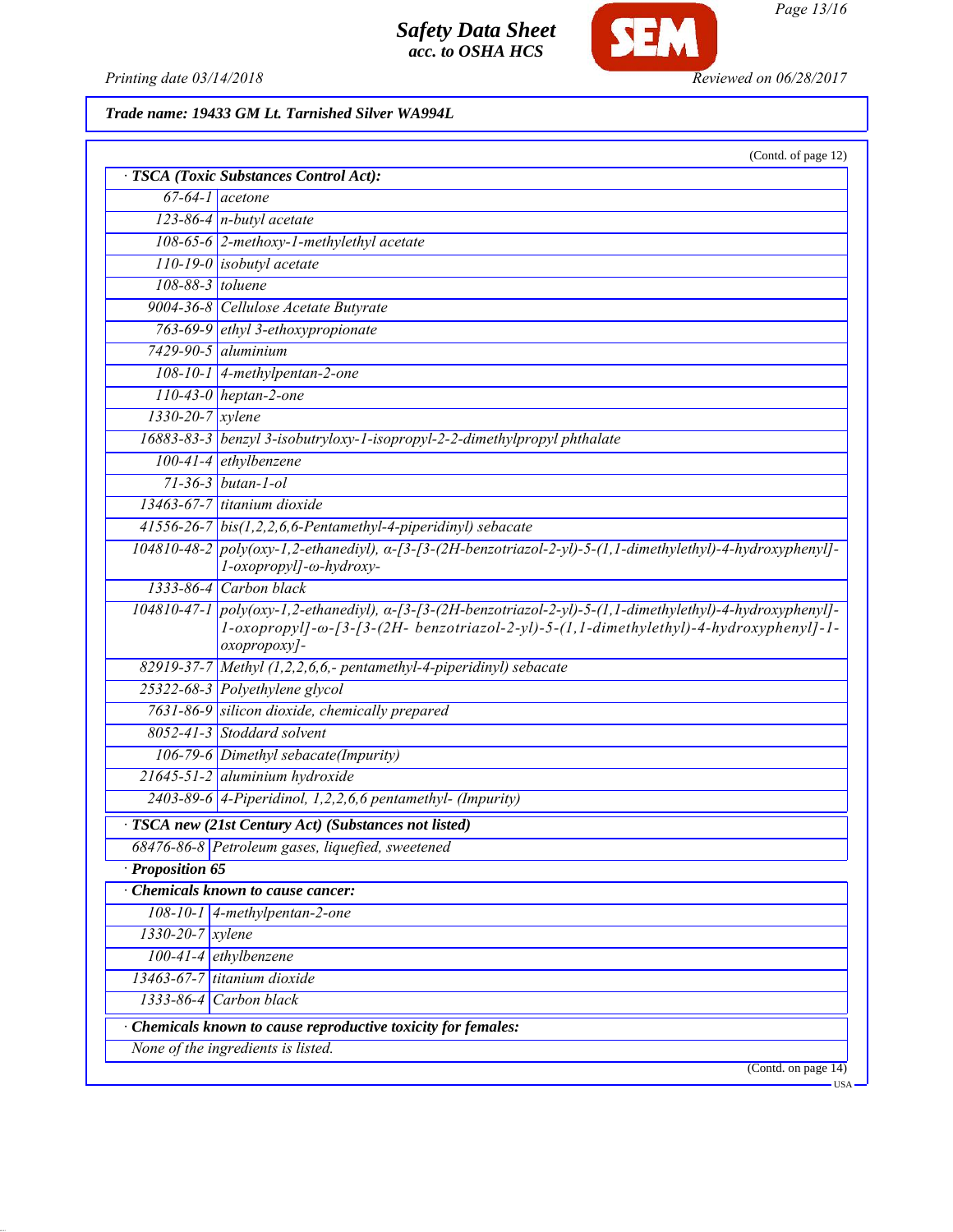

*Printing date 03/14/2018 Reviewed on 06/28/2017*

#### *Trade name: 19433 GM Lt. Tarnished Silver WA994L*

|                                                                    |                                                           | (Contd. of page 13) |  |  |
|--------------------------------------------------------------------|-----------------------------------------------------------|---------------------|--|--|
|                                                                    | Chemicals known to cause reproductive toxicity for males: |                     |  |  |
|                                                                    | None of the ingredients is listed.                        |                     |  |  |
|                                                                    | Chemicals known to cause developmental toxicity:          |                     |  |  |
| 108-88-3 toluene                                                   |                                                           |                     |  |  |
|                                                                    | $\overline{108-10-1}$   4-methylpentan-2-one              |                     |  |  |
| <b>Cancerogenity categories</b>                                    |                                                           |                     |  |  |
|                                                                    | <b>EPA</b> (Environmental Protection Agency)              |                     |  |  |
| $67-64-1$ acetone                                                  |                                                           | Ι                   |  |  |
| 108-88-3 toluene                                                   |                                                           | $\overline{H}$      |  |  |
|                                                                    | 108-10-1   4-methylpentan-2-one                           | Ι                   |  |  |
| $1330 - 20 - 7$ xylene                                             |                                                           | I                   |  |  |
|                                                                    | $100 - 41 - 4$ ethylbenzene                               | D                   |  |  |
|                                                                    | $71 - 36 - 3$ butan-1-ol                                  | $\boldsymbol{D}$    |  |  |
|                                                                    | · TLV (Threshold Limit Value established by ACGIH)        |                     |  |  |
|                                                                    | $\overline{67-64-1}$ acetone                              | A4                  |  |  |
|                                                                    | 108-88-3 toluene                                          | A4                  |  |  |
|                                                                    | $7429 - 90 - 5$ aluminium                                 | A4                  |  |  |
| $1330 - 20 - 7$ xylene                                             |                                                           | A4                  |  |  |
|                                                                    | $100-41-4$ ethylbenzene                                   | A3                  |  |  |
|                                                                    | $13463-67-7$ titanium dioxide                             | A4                  |  |  |
|                                                                    | $1333-86-4$ Carbon black                                  | A4                  |  |  |
| · NIOSH-Ca (National Institute for Occupational Safety and Health) |                                                           |                     |  |  |
|                                                                    | 13463-67-7 titanium dioxide                               |                     |  |  |
|                                                                    | $\frac{1}{2}$                                             |                     |  |  |

*1333-86-4 Carbon black*

*· GHS label elements The product is classified and labeled according to the Globally Harmonized System (GHS). · Hazard pictograms*



*· Signal word Danger*

*· Hazard-determining components of labeling: acetone toluene 4-methylpentan-2-one n-butyl acetate · Hazard statements H222 Extremely flammable aerosol. H280 Contains gas under pressure; may explode if heated. H319 Causes serious eye irritation. H351 Suspected of causing cancer. H361 Suspected of damaging fertility or the unborn child. H336 May cause drowsiness or dizziness.*

*H373 May cause damage to organs through prolonged or repeated exposure.*

(Contd. on page 15)

**HSA** 

*Page 14/16*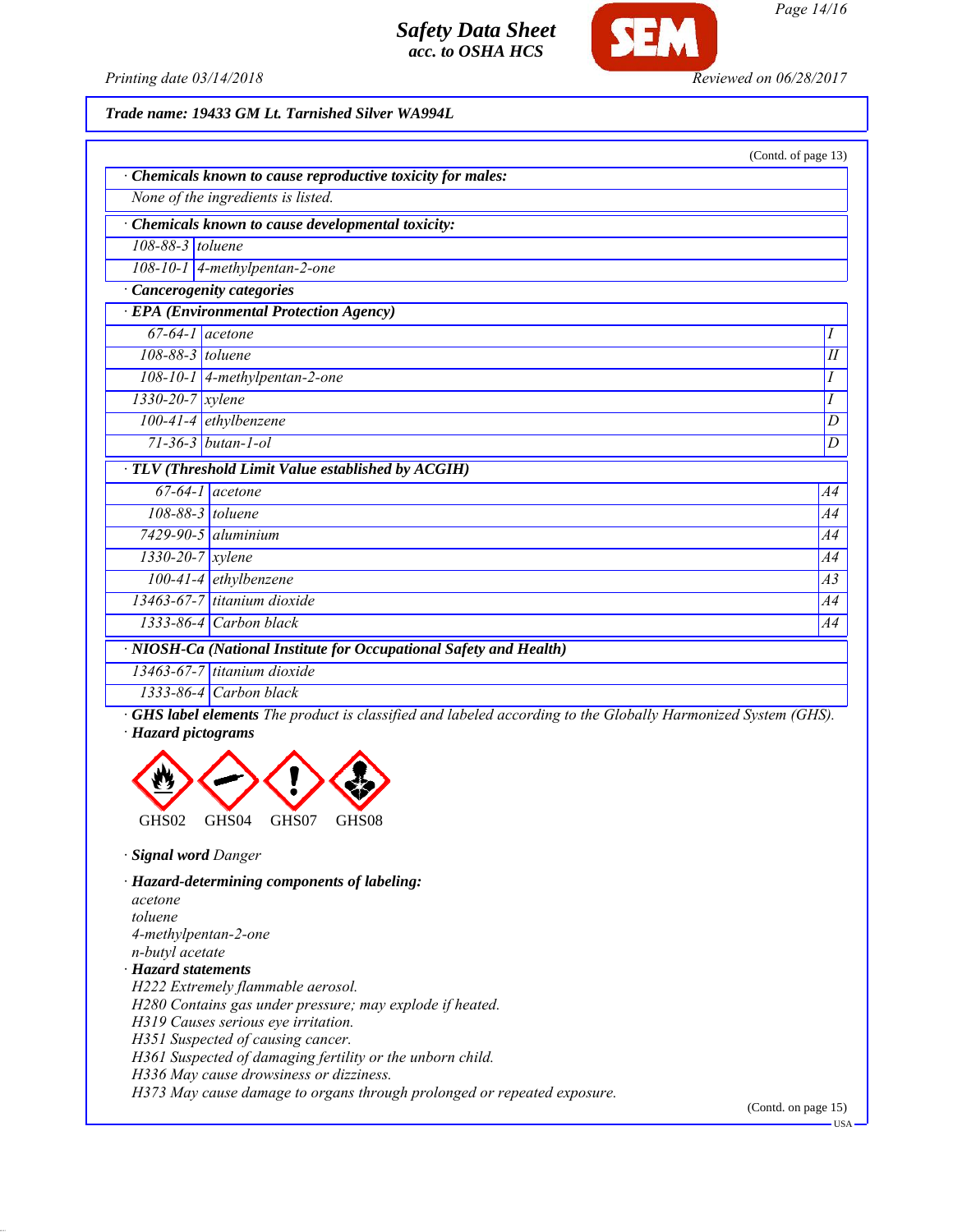

*Trade name: 19433 GM Lt. Tarnished Silver WA994L*

|                            | $($ Colliu. Of page $14)$                                                                                                                                                                                                                                                                                                          |
|----------------------------|------------------------------------------------------------------------------------------------------------------------------------------------------------------------------------------------------------------------------------------------------------------------------------------------------------------------------------|
| · Precautionary statements |                                                                                                                                                                                                                                                                                                                                    |
| <i>P201</i>                | Obtain special instructions before use.                                                                                                                                                                                                                                                                                            |
| <i>P202</i>                | Do not handle until all safety precautions have been read and understood.                                                                                                                                                                                                                                                          |
| <i>P210</i>                | Keep away from heat/sparks/open flames/hot surfaces. - No smoking.                                                                                                                                                                                                                                                                 |
| <i>P211</i>                | Do not spray on an open flame or other ignition source.                                                                                                                                                                                                                                                                            |
| <i>P251</i>                | Pressurized container: Do not pierce or burn, even after use.                                                                                                                                                                                                                                                                      |
| <i>P260</i>                | Do not breathe dust/fume/gas/mist/vapors/spray.                                                                                                                                                                                                                                                                                    |
| P <sub>264</sub>           | Wash thoroughly after handling.                                                                                                                                                                                                                                                                                                    |
| <i>P271</i>                | Use only outdoors or in a well-ventilated area.                                                                                                                                                                                                                                                                                    |
| P <sub>280</sub>           | Wear protective gloves/protective clothing/eye protection/face protection.                                                                                                                                                                                                                                                         |
| $P304 + P340$              | IF INHALED: Remove person to fresh air and keep comfortable for breathing.                                                                                                                                                                                                                                                         |
|                            | P305+P351+P338 If in eyes: Rinse cautiously with water for several minutes. Remove contact lenses, if present                                                                                                                                                                                                                      |
|                            | and easy to do. Continue rinsing.                                                                                                                                                                                                                                                                                                  |
| $P308 + P313$              | IF exposed or concerned: Get medical advice/attention.                                                                                                                                                                                                                                                                             |
| <i>P312</i>                | Call a poison center/doctor if you feel unwell.                                                                                                                                                                                                                                                                                    |
| P314                       | Get medical advice/attention if you feel unwell.                                                                                                                                                                                                                                                                                   |
| $P337 + P313$              | If eye irritation persists: Get medical advice/attention.                                                                                                                                                                                                                                                                          |
| $P403 + P233$              | Store in a well-ventilated place. Keep container tightly closed.                                                                                                                                                                                                                                                                   |
| P <sub>405</sub>           | Store locked up.                                                                                                                                                                                                                                                                                                                   |
| $P410 + P403$              | Protect from sunlight. Store in a well-ventilated place.                                                                                                                                                                                                                                                                           |
| $P410 + P412$              | Protect from sunlight. Do not expose to temperatures exceeding $50^{\circ}C/122^{\circ}F$ .                                                                                                                                                                                                                                        |
| <i>P501</i>                | Dispose of contents/container in accordance with local/regional/national/international<br>regulations.                                                                                                                                                                                                                             |
| $\alpha$ $\alpha$ $\alpha$ | $\overline{1}$ and $\overline{1}$ and $\overline{1}$ and $\overline{1}$ and $\overline{1}$ and $\overline{1}$ and $\overline{1}$ and $\overline{1}$ and $\overline{1}$ and $\overline{1}$ and $\overline{1}$ and $\overline{1}$ and $\overline{1}$ and $\overline{1}$ and $\overline{1}$ and $\overline{1}$ and $\overline{1}$ and |

*· Chemical safety assessment: A Chemical Safety Assessment has not been carried out.*

### *\* 16 Other information*

*This information is based on our present knowledge. However, this shall not constitute a guarantee for any specific product features and shall not establish a legally valid contractual relationship.*

- *· Department issuing SDS: Environment protection department.*
- *· Contact: Rita Joiner (rjoiner@semproducts.com)*
- *· Date of preparation / last revision 03/14/2018 / 16*
- *· Abbreviations and acronyms:*

*RID: Règlement international concernant le transport des marchandises dangereuses par chemin de fer (Regulations Concerning the International Transport of Dangerous Goods by Rail) ICAO: International Civil Aviation Organisation ADR: Accord européen sur le transport des marchandises dangereuses par Route (European Agreement concerning the International Carriage of Dangerous Goods by Road) IMDG: International Maritime Code for Dangerous Goods*

- *DOT: US Department of Transportation*
- *IATA: International Air Transport Association*

*ACGIH: American Conference of Governmental Industrial Hygienists*

- *EINECS: European Inventory of Existing Commercial Chemical Substances*
- *ELINCS: European List of Notified Chemical Substances*
- *CAS: Chemical Abstracts Service (division of the American Chemical Society)*

*NFPA: National Fire Protection Association (USA)*

- *HMIS: Hazardous Materials Identification System (USA)*
- *VOC: Volatile Organic Compounds (USA, EU)*
- *LC50: Lethal concentration, 50 percent*
- *LD50: Lethal dose, 50 percent*
- *PBT: Persistent, Bioaccumulative and Toxic*
- *vPvB: very Persistent and very Bioaccumulative*
- *NIOSH: National Institute for Occupational Safety OSHA: Occupational Safety & Health*
- *TLV: Threshold Limit Value*
- *PEL: Permissible Exposure Limit*

(Contd. on page 16)

 $(C_{\text{outd}} \text{ of mass } 14)$ 

USA